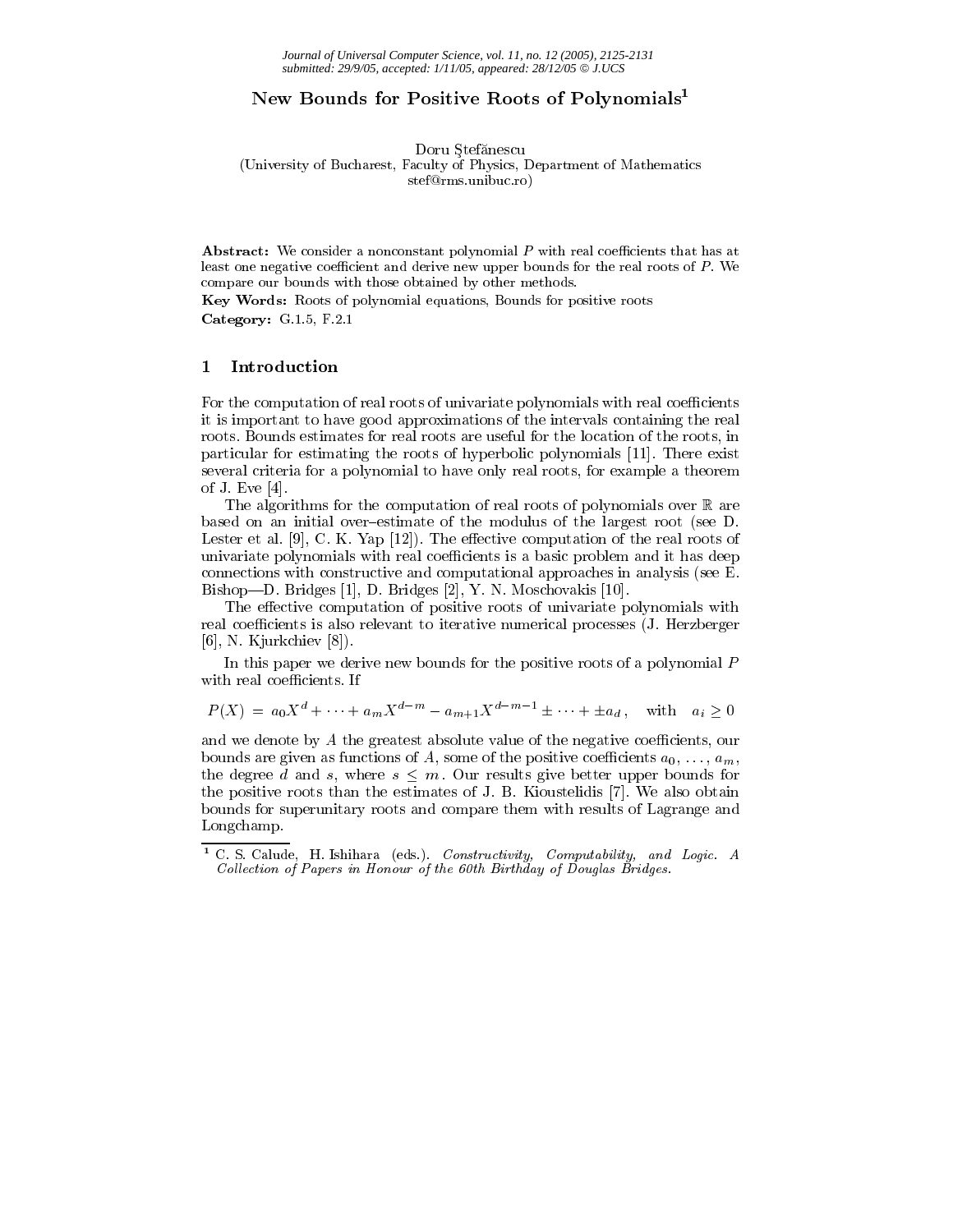#### $\boldsymbol{2}$ Bounds for all positive roots

In this section we derive upper limits for the real roots of a polynomial  $P$  as functions of the size of the negative coefficients.

### Theorem 1. Let

$$
P(X) = x^{d} - b_{1}X^{d-m_{1}} - \cdots - b_{k}X^{d-m_{k}} + \sum_{j \neq m_{1},...,m_{k}} a_{j}X^{d-j},
$$

with  $b_1, \ldots, b_k > 0$  and  $a_j \geq 0$  for all  $j \notin \{b_1, \ldots, b_k\}.$ The number

$$
B_1(P) = \max \left\{ (kb_1)^{1/m_1}, \ldots, (kb_k)^{1/m_k} \right\}
$$

is an upper bound for the positive roots of  $P$ .

**Proof.** Suppose  $x > 0$ . We have

$$
|P(x)| \ge x^d - b_1 x^{d - m_1} - \dots - b_k x^{d - m_k}
$$
  
=  $\frac{1}{k} (x^d - kb_1 x^{d - m_1}) + \dots + \frac{1}{k} (x^d - kb_1 x^{d - m_k})$   
=  $\frac{x^{d - m_1}}{k} (x^{m_1} - kb_1) + \dots + \frac{x^{d - m_k}}{k} (x^{m_k} - kb_k)$ 

The parantheses in the last row are strictly positive as soon as

$$
x > (kb_1)^{1/m_1}, \ldots, (kb_k)^{1/m_k},
$$

hence the number

$$
B_1(P) = \max \left\{ (kb_1)^{1/m_1}, \ldots, (kb_k)^{1/m_k} \right\}
$$

is an upper bound for the positive roots.

**Remark 1** J. B. Kioustelidis [7] gives the following upper bound for the positive real roots:  $\mathbf{r}$ 

$$
B_2(P) = 2 \cdot \max\{b_1^{1/m_1}, \ldots, b_k^{1/m_k}\}
$$

Like Theorem 1, Kioustelidis' method also returns subunitary bounds, if they exist. The bound  $B_2$  is obtained through the estimation of the unique positive root of the associated polynomial

$$
P_{ass}(X) = X^d - \sum_{j=1}^{k} b_j X^{d-m_j}
$$

The estimation of the unique positive root of polynomials with negative coefficients excepting the dominant one have important applications in financial mathematics  $\vert 6 \vert$ .

 $\Box$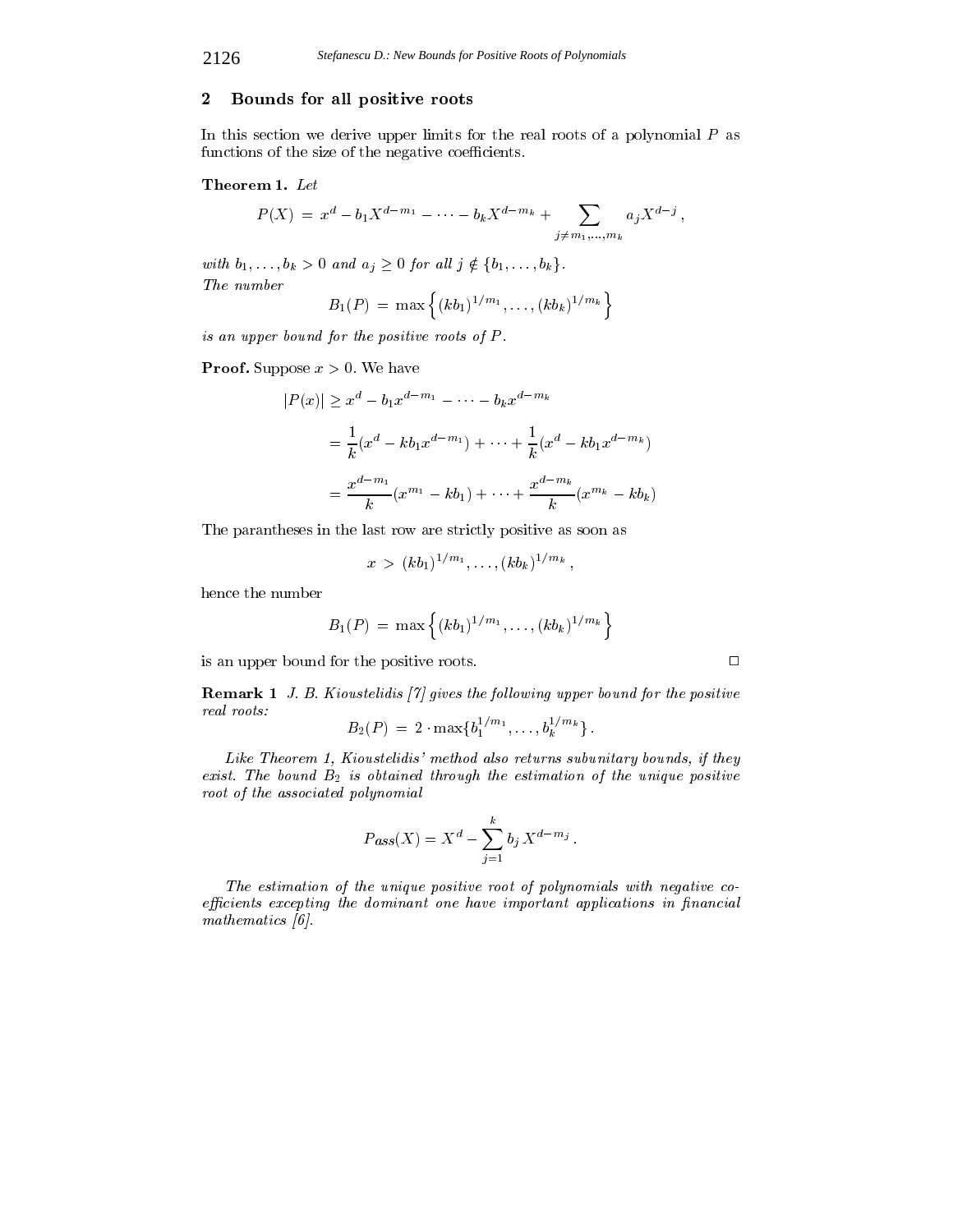For polynomials with an even number of variations of sign, a different bound is given by the following

**Theorem 2.** Let  $P(X) \in \mathbb{R}[X]$  be such that the number of variations of signs of its coefficients is even. If

$$
P(X) = c_1 X^{d_1} - b_1 X^{m_1} + c_2 X^{d_2} - b_2 X^{m_2} + \cdots + c_k X^{d_k} - b_k X^{m_k} + g(X),
$$

with  $g(X) \in \mathbb{R}_+[X]$ ,  $c_i > 0$ ,  $b_i > 0$ ,  $d_i > m_i > d_{i+1}$  for all i, the number

$$
B_3(P) = \max \left\{ \left( \frac{b_1}{c_1} \right)^{1/(d_1 - m_1)}, \dots, \left( \frac{b_k}{c_k} \right)^{1/(d_k - m_k)} \right\}
$$

is an upper bound for the positive roots of the polynomial P for any choice of  $c_1, \ldots, c_k$ .

**Proof.** Suppose  $x > 0$ . We have

$$
|P(x)| \ge c_1 x^{d_1} - b_1 x^{m_1} + \dots + c_k x^{d_k} - b_k x^{m_k}
$$
  
=  $x^{m_1} (c_1 x^{d_1 - m_1} - b_1) + \dots + x^{m_k} (c_1 x^{d_k - m_k} - b_k),$ 

which is strictly positive for

$$
x > \max \left\{ \left( \frac{b_1}{c_1} \right)^{1/(d_1-m_1)}, \ldots, \left( \frac{b_k}{c_k} \right)^{1/(d_k-m_k)} \right\}.
$$

### **Comparisons of Results**

We first compare our bound  $B_1(P)$  with Kioustelidis' bound  $B_2(P)$ .

For  $k = 1$  we have  $B_1 = b_1^{1/m_1} < 2b_1^{1/m_1} = B_2$ . For  $k \geq 2$  and  $k < 2^{m_j}$   $(1 \leq j \leq k)$  we always have  $B_1(P) < B_2(P)$ . If we consider

$$
P(X) = 4X^7 - X^6 + 0.0004X^5 - X^4 + 0.00004X^3 + 0.0000004X - 1
$$

we obtain

$$
B_1(P) = 0.96
$$
,  $B_2(P) = 1.64$ .

Note that the true upper bound for the postive roots of the polynomial  $P$ is 0.928.

For polynomials with an even number of signs we also compare the bound  $B_3(P)$  given in Theorem 2.

Let

$$
Q_1(X) = 3X^4 - X^3 + 7X^2 - 3X + 0.001,
$$
  
\n
$$
Q_2(X) = X^5 - 1.01X^4 + X^3 - 1.1X + 0.1,
$$
  
\n
$$
Q_3(X) = 3X^7 - X^6 + 7X^5 - 3X^2 + 0.001,
$$
  
\n
$$
Q_4(X) = 10X^9 - 17X^5 + 10X^4 - 13X + 1.
$$

We have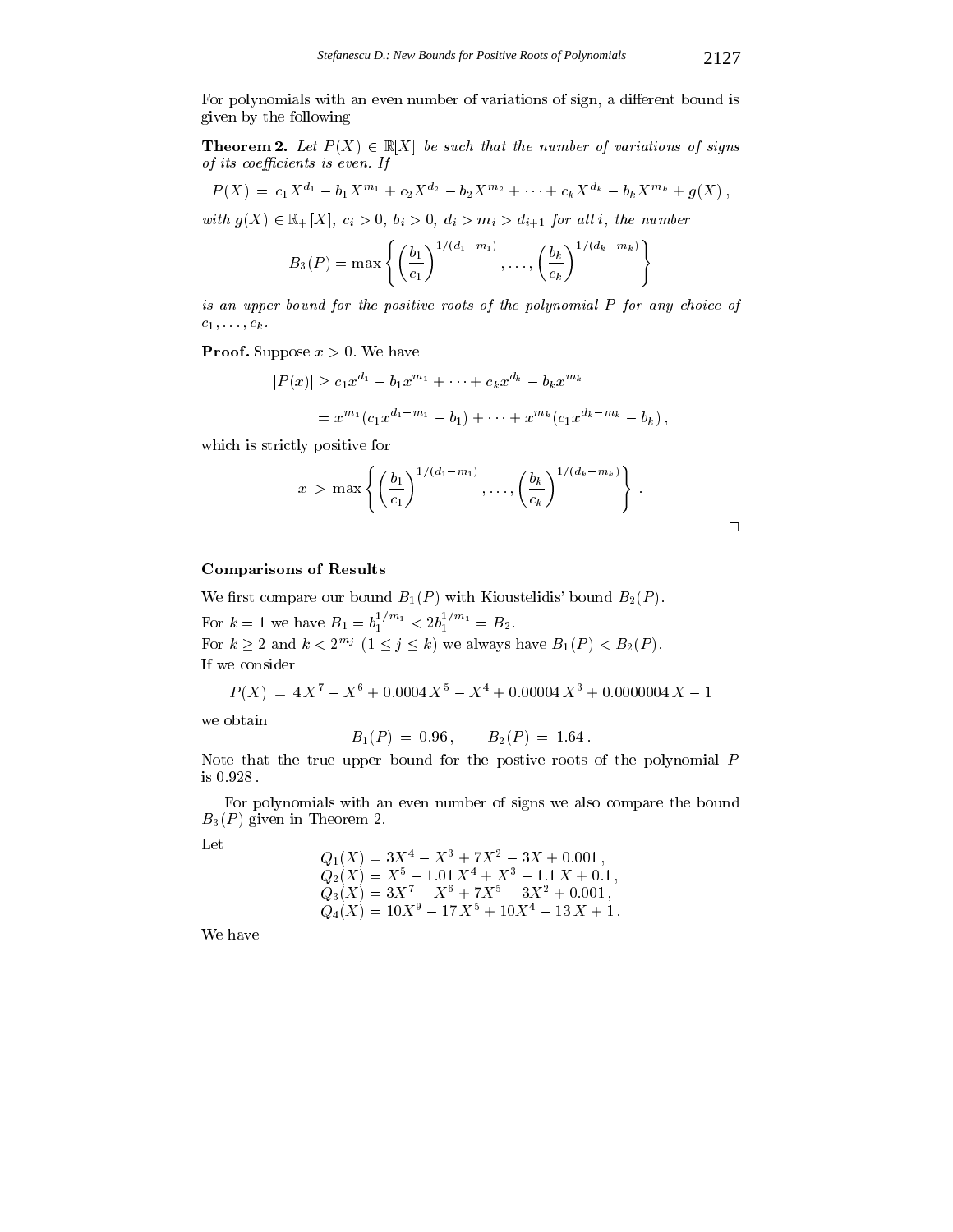|                                    | В٠ |                            | $B_3$   largest positive root |
|------------------------------------|----|----------------------------|-------------------------------|
| 21.256                             |    | 0.428                      | 0.421                         |
|                                    |    | $  Q_2  $ 2.02 2.048 1.024 | 1.003                         |
| $v_3$   1.148                      |    | 10.7531                    | 0.725                         |
| $\overline{Q_4}$ 1.357 2.283 1.141 |    |                            | 1 1 9 1                       |

The bound  $B_3(P)$  gives in many cases better results. For particular polynomials, the method used in Theorem 2 can help to derive better limits for the roots. For a given polynomial with real coefficients having at least one negative cofficient there are, in general, several ways of choosing the positive coefficients  $c_1, \ldots, c_k$ . If  $b_j/c_j > 1$  the optimal choice is for  $m_j - d_j$  maximal, while for  $b_j/c_j < 1$  the optimal choice is for  $m_j - d_j$  minimal.

### Bounds surpassing the unity  $\bf{3}$

A well known result of Lagrange (see, for example, [3]) gives an upper bound for the positive real roots of  $P$  as a function of the size of the negative coefficients and the number  $m$  of positive coefficients preceding the first negative one. The bound of Lagrange is

$$
1+(A/a_0)^{1/(m+1)},
$$

where  $a_0$  is the leading (positive) coefficient of  $P$  and  $A$  the largest abosolute value of the negative coefficients.

We obtain new bounds for the positive roots considering all positive coefficients preceding the first negative coefficients. We compare these bounds with results on superunitary roots of Lagrange and Longchamp.

**Theorem 3.** Let  $P(X) = a_0 X^d + \cdots + a_m X^{d-m} - a_{m+1} X^{d-m-1} \pm \cdots \pm a_d \in \mathbb{R}$  $\mathbb{R}[X]$ , with all  $a_i \geq 0$ ,  $a_0, a_{m+1} > 0$ . Denote

$$
A = \max \{ a_i \, ; \, \text{coeff}(X^{d-i}) < 0 \} \, .
$$

The number

$$
1 + \max \left\{ \left( \frac{A}{2(sa_0 + \dots + a_{s-2} + a_{s-1})} \right)^{1/(m-s+2)}, \right\}
$$

$$
\left( \frac{A}{2(a_0 + a_1 + \dots + a_s)} \right)^{1/(m-s+1)} \right\}
$$

is an upper bound for the positive roots of P for any  $s \in \{1,2,\ldots,m\}$ .

**Proof.** Let  $x \in \mathbb{R}$ ,  $x > 1$ . We have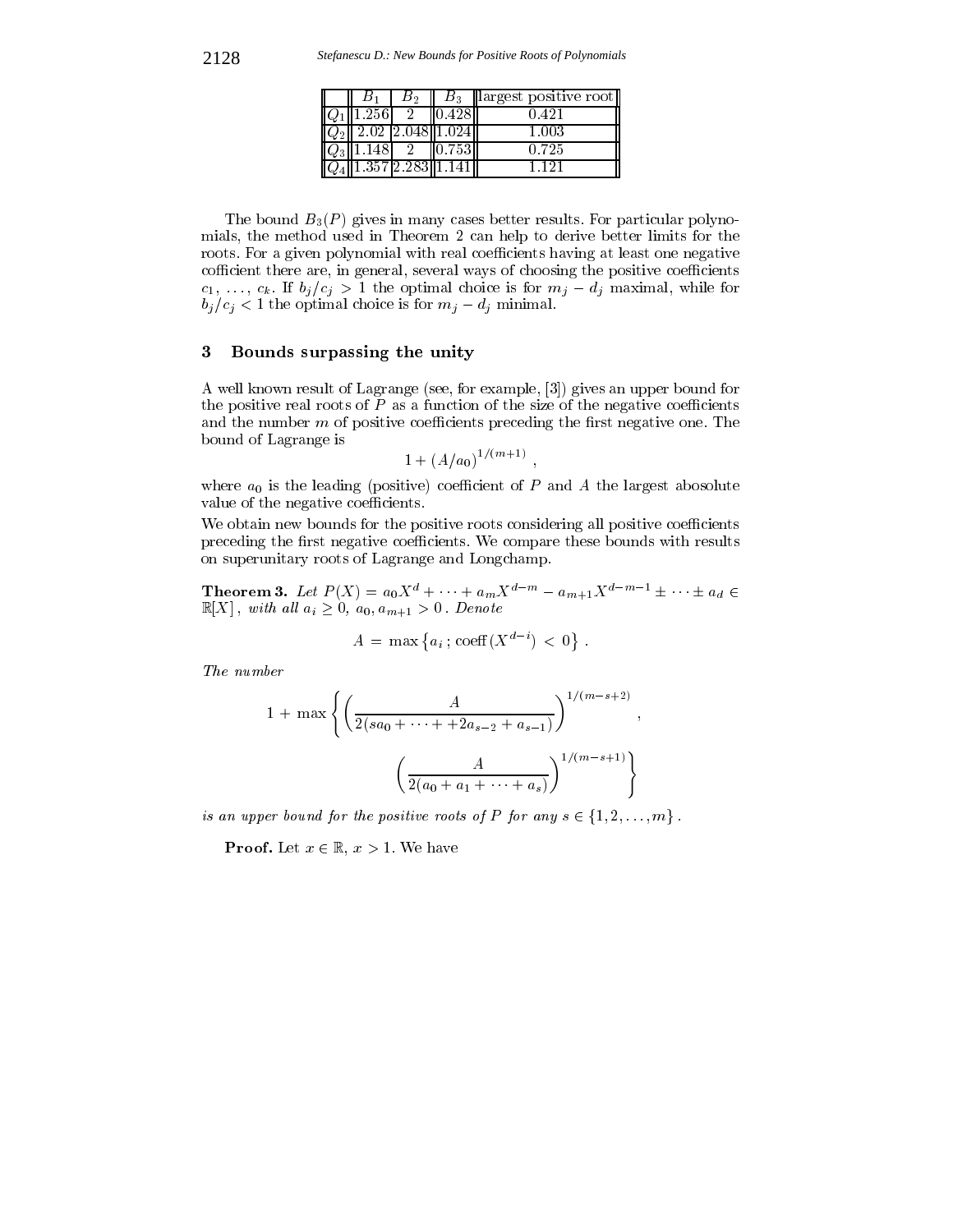$$
|P(x)| \ge |a_0 x^d + \dots + a_m x^{d-m}| - |a_{m+1} x^{d-m-1} \mp \dots \mp a_d|
$$
  
\n
$$
\ge a_0 x^d + \dots + a_s x^{d-s} - A(x^{d-m-1} + \dots + 1)
$$
  
\n
$$
\ge (a_0 x^s + \dots + a_s) x^{d-s} - A \frac{x^{d-m} - 1}{x - 1}
$$
  
\n
$$
= \frac{(a_0 x^s + \dots + a_s)(x - 1)x^{d-s} - A}{x - 1} \cdot x^{d-m} + \frac{A}{x - 1}.
$$
  
\n
$$
= \frac{[a_0 x^s + \dots + a_s)(x - 1)x^{d-s} - A}{x - 1} \cdot x^{d-m} + \frac{A}{x - 1}.
$$

The last right hand side of  $(1)$  is strictly positive provided that

$$
(a_0 x^s + \dots + a_s)(x - 1)x^{m - s} \geq A.
$$
 (2)

Now let  $x = 1 + y$  and note that  $x^j \ge 1 + jy$  for all  $j \in \mathbb{N}$ . It follows that

$$
(a_0 x^s + \cdots + a_s)(x-1)x^{m-s}
$$

$$
\geq (a_0(1+sy)+\cdots+a_{s-1}(1+y)+a_0)y^{m-s+1}
$$

=  $(sa_0 + \cdots + 2a_{s-2} + a_{s-1}) y^{m-s+2} + (a_0 + \cdots + a_s) y^{m-s+1}.$ 

Therefore  $(2)$  is satisfied if

$$
(sa_0 + \dots + 2a_{s-2} + a_{s-1}) y^{m-s+2} \ge A/2,
$$
  

$$
(a_0 + \dots + a_{s-1} + a_s) y^{m-s+1} \ge A/2.
$$

These inequalities are satisfied as soon as

$$
y \ge \max \left\{ \left( \frac{A}{2(sa_0 + \dots + 2a_{s-2} + a_{s-1})} \right)^{1/(m-s+2)}, \right\}
$$

$$
\left( \frac{A}{2(a_0 + a_1 + \dots + a_s)} \right)^{1/(m-s+1)} \right\}.
$$

This proves that

$$
1 + \max \left\{ \left( \frac{A}{2(sa_0 + \dots + 2a_{s-2} + a_{s-1})} \right)^{1/(m-s+2)} \right\}
$$

$$
\left( \frac{A}{2(a_0 + a_1 + \dots + a_s)} \right)^{1/(m-s+1)} \right\}
$$

is an upper bound for the positive roots of the polynomial  $P$ . When  $s = 1$ , respectively  $s = m$  in Theorem 3 we obtain:

 $\Box$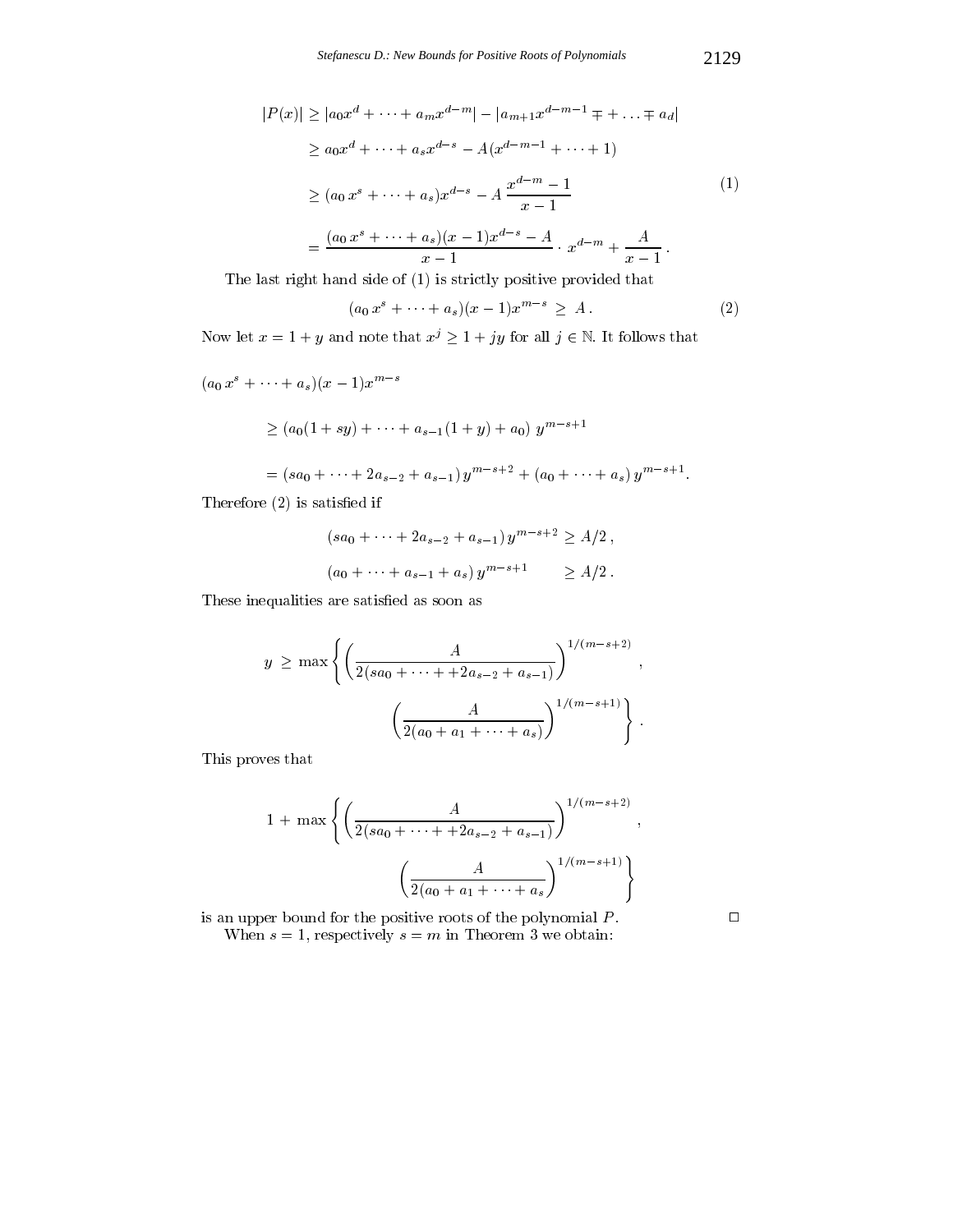Corollary 4. The numbers

$$
M_1 = 1 + \max \left\{ \left( \frac{A}{2a_0} \right)^{1/(m+1)}, \left( \frac{A}{2(a_0 + a_1)} \right)^{1/m} \right\},
$$
  

$$
M_2 = 1 + \max \left\{ \left( \frac{A}{2(ma_0 + \dots + 2a_{m-2} + a_{m-1})} \right)^{1/2},
$$
  

$$
\frac{A}{2(a_0 + a_1 + \dots + a_m)} \right\}
$$

are upper bounds for the positive roots of the polynomial P.

We also note the classical bounds of Lagrange and Longchamp:

$$
L_1 = 1 + \left(\frac{A}{a_0}\right)^{1/(m+1)},
$$
  
(cf. L. S. Grinstein [5])  

$$
L_2 = 1 + \frac{A}{a_0 + \dots + a_{m-1}}
$$

and compare them with our bounds in Corollary 4. We have, for example,

$$
\begin{cases} L_1 < M_1 \quad \text{if } a_0 < 2^m A, \\ L_2 < M_2 \quad \text{if } (a_0 + \dots + a_m)^2 < 2(ma_0 + \dots + a_{m-1})A. \end{cases}
$$

# Comparison with classical bounds

We compare our bounds  $M_1(P)$  and  $M_2(P)$  with the classical bounds of J.-L. Lagrange and M. Longchamp.

Let

$$
P_1(X) = X^5 + 10X^4 - 61X^3 + 1,
$$
  
\n
$$
P_3(X) = 4X^6 + X^5 + X^4 - 3 * X^3 - 4X^2 + X - 5,
$$
  
\n
$$
P_3(X) = X^7 + 3X^6 - 3X^4 + 2X^3 - 4X^2 + X - 2.5,
$$
  
\n
$$
P_4(X) = X^9 + 3X^8 + 2X^7 + X^6 - 4X^4 + X^3 - 4X^2 - 3.
$$

We have

|  |  |                                                               | $\parallel L_1 \parallel L_2 \parallel M_1 \parallel M_2 \parallel$ largest positive root |
|--|--|---------------------------------------------------------------|-------------------------------------------------------------------------------------------|
|  |  | $\overline{P_1 \  8.81}$ 62 6.52 6.52                         | 497                                                                                       |
|  |  | $  P_2  2.08  2  1.85 1.52  $                                 | 1.16                                                                                      |
|  |  | $\overline{P_3}\overline{2.57}$ 2 2.25 1.63                   | 112                                                                                       |
|  |  | $\overline{P_4\vert 2.41\vert 1.66\vert 2.18\vert 1.42\vert}$ | 1 07                                                                                      |